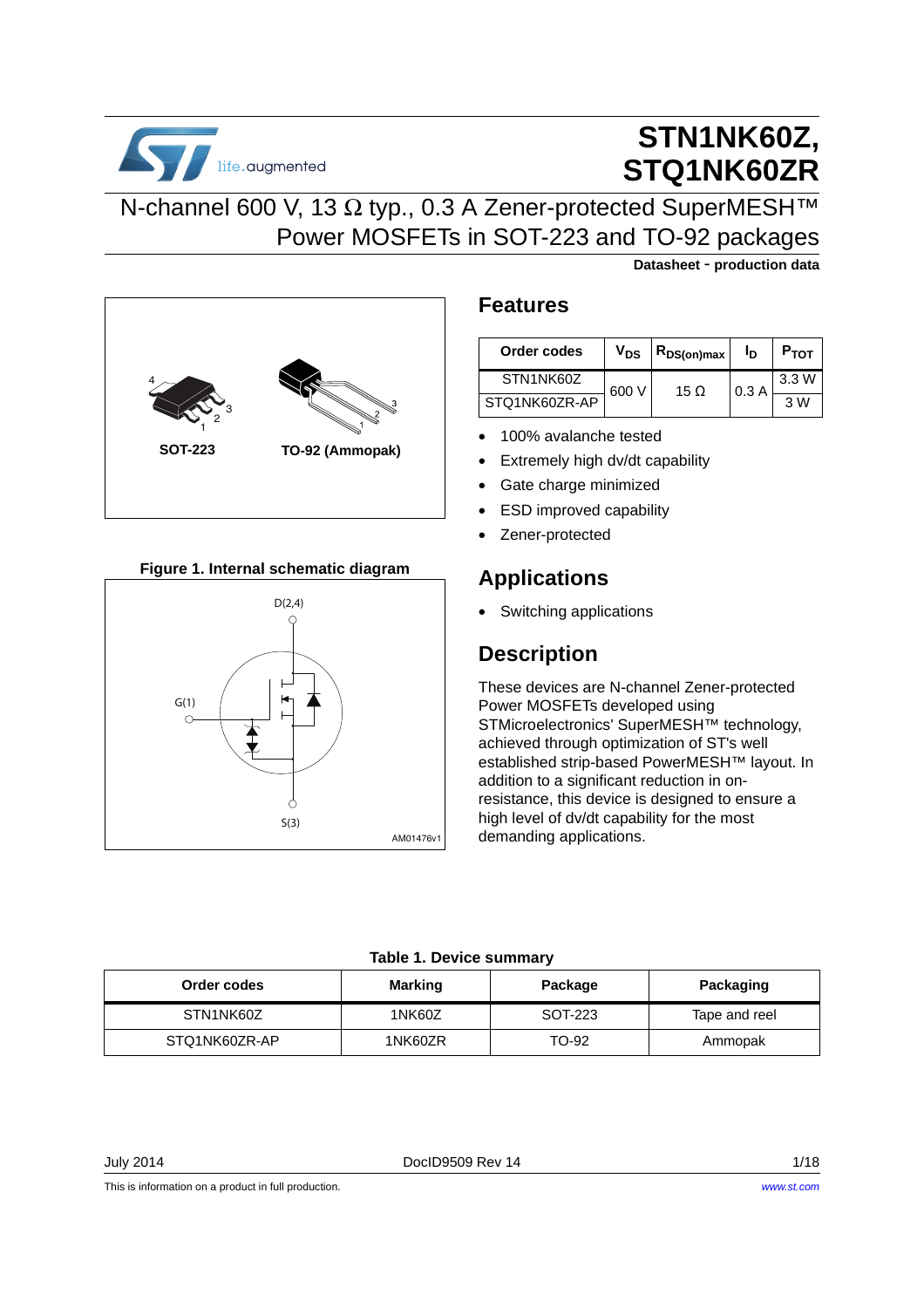# **Contents**

| $\overline{\mathbf{1}}$ |     |
|-------------------------|-----|
| $\overline{2}$          |     |
|                         | 2.1 |
| 3                       |     |
| $\overline{\mathbf{4}}$ |     |
|                         | 4.1 |
|                         | 4.2 |
| 5                       |     |
| 6                       |     |

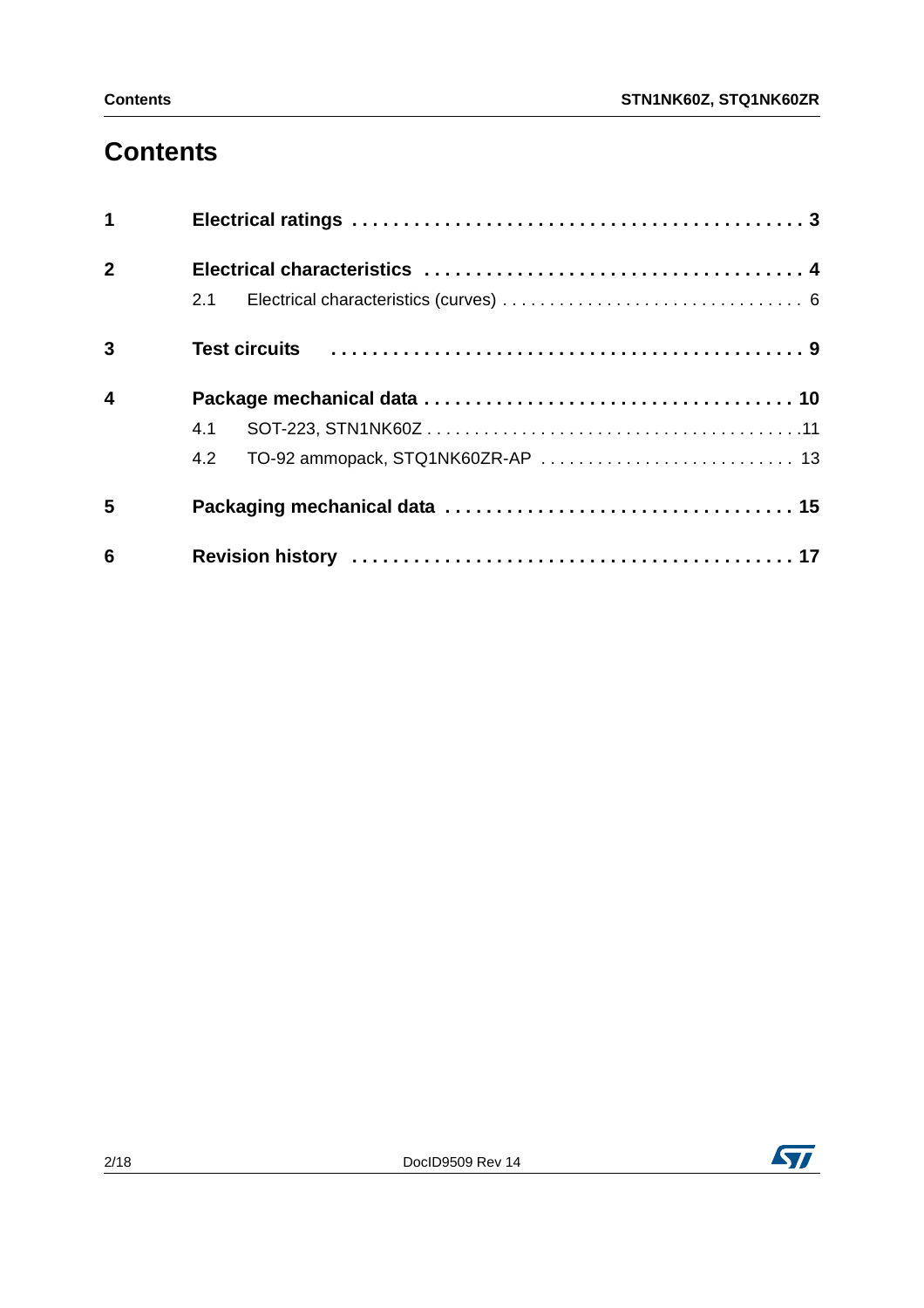# <span id="page-2-0"></span>**1 Electrical ratings**

<span id="page-2-1"></span>

| Symbol                         | <b>Parameter</b>                             | Value          |        | Unit                 |
|--------------------------------|----------------------------------------------|----------------|--------|----------------------|
|                                |                                              | <b>SOT-223</b> | TO-92  |                      |
| $V_{DS}$                       | Drain-source voltage                         | 600            |        | $\vee$               |
| $V_{GS}$                       | Gate-source voltage<br>± 30                  |                | $\vee$ |                      |
| l <sub>D</sub>                 | Drain current (continuous) at $T_C = 25 °C$  | 0.3            |        | A                    |
| $I_{\mathsf{D}}$               | Drain current (continuous) at $T_C = 100 °C$ | 0.189          |        | A                    |
| I <sub>DM</sub> <sup>(1)</sup> | Drain current (pulsed)                       | 1.2            |        | A                    |
| $P_{TOT}$                      | Total dissipation at $T_C = 25 °C$           | 3<br>3.3       |        | W                    |
|                                | Derating factor                              | 0.026          | 0.024  | $W$ <sup>o</sup> $C$ |
| <b>ESD</b>                     | Human body model<br>C=100 pF, R=1.5 kΩ       | 800            |        | $\vee$               |
| $dv/dt^{(2)}$                  | Peak diode recovery voltage slope            | 4.5            |        | V/ns                 |
| $T_{\rm J}$                    | Operating junction temperature               | $-55$ to 150   |        | °C                   |
| $\mathsf{T}_{\text{stg}}$      | Storage temperature                          |                |        | °C                   |

|  |  | Table 2. Absolute maximum ratings |  |
|--|--|-----------------------------------|--|
|--|--|-----------------------------------|--|

1. Pulse width limited by safe operating area

2.  $I_{SD}$  ≤ 0.3 A, di/dt ≤ 200 A/µs, V<sub>DD</sub> = 80%V<sub>(BR)DSS</sub>

### **Table 3. Thermal resistance**

| Symbol               | <b>Parameter</b>                        | <b>Value</b>   | Unit  |      |  |
|----------------------|-----------------------------------------|----------------|-------|------|--|
|                      |                                         | <b>SOT-223</b> | TO-92 |      |  |
| $R_{\text{thi-amb}}$ | Thermal resistance junction-ambient max | $38^{(1)}$     | 120   | °C/W |  |
| $R_{thi$ -lead       | Thermal resistance junction-lead max    |                | 40    | °C/W |  |

1. When mounted on 1 inch² FR-4 board, 2 Oz Cu, t < 30 s.

### **Table 4. Avalanche data**

| Symbol   | <b>Parameter</b>                                                                                     | Value | Unit |
|----------|------------------------------------------------------------------------------------------------------|-------|------|
| $I_{AR}$ | Avalanche current, repetitive or not repetitive<br>(pulse width limited by $T_{i max}$ )             | 0.3   |      |
| $E_{AS}$ | Single pulse avalanche energy<br>(starting T <sub>J</sub> = 25 °C, $I_D = I_{AR}$ , $V_{DD} = 50$ V) | 60    | mJ   |

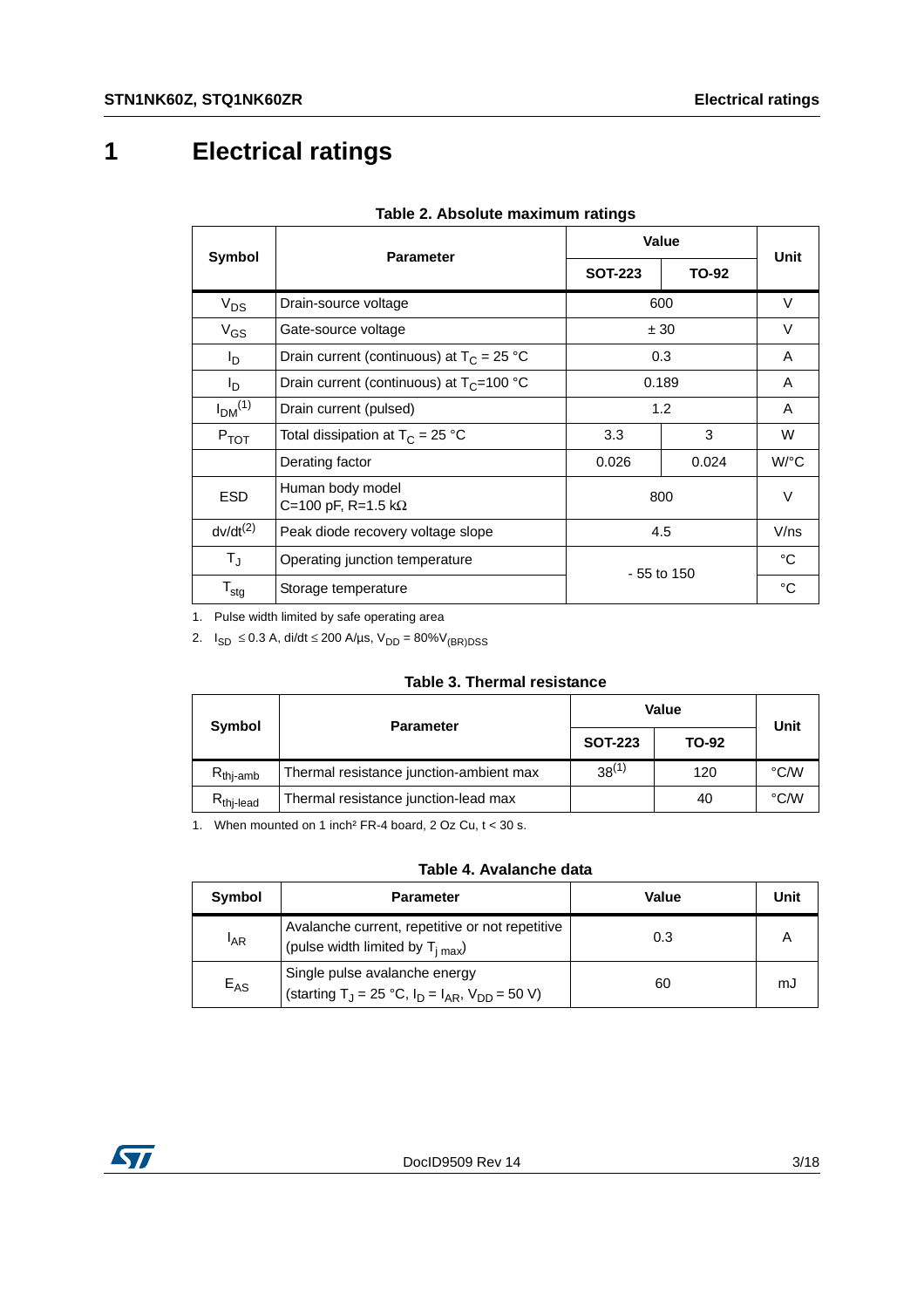# <span id="page-3-0"></span>**2 Electrical characteristics**

 $(T_{\text{CASE}} = 25 \text{ °C}$  unless otherwise specified)

| Symbol                             | <b>Parameter</b>                     | <b>Test conditions</b>                             | Min. | Typ. | Max. | Unit   |
|------------------------------------|--------------------------------------|----------------------------------------------------|------|------|------|--------|
| $V_{(BR)DSS}$                      | Drain-source breakdown<br>voltage    | $V_{GS} = 0$ , $I_D = 1$ mA                        | 600  |      |      | V      |
| <b>I</b> <sub>DSS</sub><br>current |                                      | $V_{GS} = 0$ , $V_{DS} = 600$ V                    |      |      | 1    | μA     |
|                                    | Zero gate voltage drain              | $V_{GS} = 0$ , $V_{DS} = 600$ V,<br>$T_C = 125 °C$ |      |      | 50   | μA     |
| <b>I</b> GSS                       | Gate body leakage current            | $V_{DS} = 0$ , $V_{GS} = \pm 20$ V                 |      |      | ±10  | μA     |
| $V_{GS(th)}$                       | Gate threshold voltage               | $V_{DS} = V_{GS}$ , $I_D = 50 \mu A$               | 3    | 3.75 | 4.5  | $\vee$ |
| $R_{DS(on)}$                       | Static drain-source<br>on-resistance | $V_{GS}$ = 10 V, $I_D$ = 0.4 A                     |      | 13   | 15   | Ω      |

|  |  | Table 5, On/off states |  |
|--|--|------------------------|--|
|--|--|------------------------|--|

### **Table 6. Dynamic**

| Symbol                  | <b>Parameter</b>                 | <b>Test conditions</b>                       | Min.                     | Typ. | Max. | Unit |
|-------------------------|----------------------------------|----------------------------------------------|--------------------------|------|------|------|
| $g_{\text{fs}}^{(1)}$   | Forward transconductance         | $V_{DS}$ =15 V, $I_D$ = 0.4 A                | $\blacksquare$           | 0.5  |      | S    |
| $C_{\text{iss}}$        | Input capacitance                | $V_{GS} = 0$ , $V_{DS} = 25$ V,<br>$f=1$ MHz | ٠                        | 94   |      | pF   |
| $C_{\text{oss}}$        | Output capacitance               |                                              | $\blacksquare$           | 17.6 |      | pF   |
| C <sub>rss</sub>        | Reverse transfer<br>capacitance  |                                              | $\blacksquare$           | 2.8  |      | pF   |
| $C_{\rm oss\ eq}^{(2)}$ | Equivalent output<br>capacitance | $V_{GS} = 0$ , $V_{DS} = 0$ to 480 V         | $\blacksquare$           | 11   |      | pF   |
| $Q_g$                   | Total gate charge                | $V_{DD}$ =480 V, $I_D$ = 0.8 A               |                          | 4.9  | 6.9  | nC   |
| $Q_{\text{gs}}$         | Gate-source charge               | $V_{GS}$ = 10 V                              | $\overline{\phantom{a}}$ | 1    |      | nC   |
| $Q_{gd}$                | Gate-drain charge                | (see Figure 19)                              | ٠                        | 2.7  |      | nC   |

1. Pulsed: pulse duration=300µs, duty cycle 1.5%

2.  $\,$  C<sub>oss eq.</sub> is defined as a constant equivalent capacitance giving the same charging time as C<sub>oss</sub> when V<sub>DS</sub><br>increases from 0 to 80% V<sub>DSS</sub>

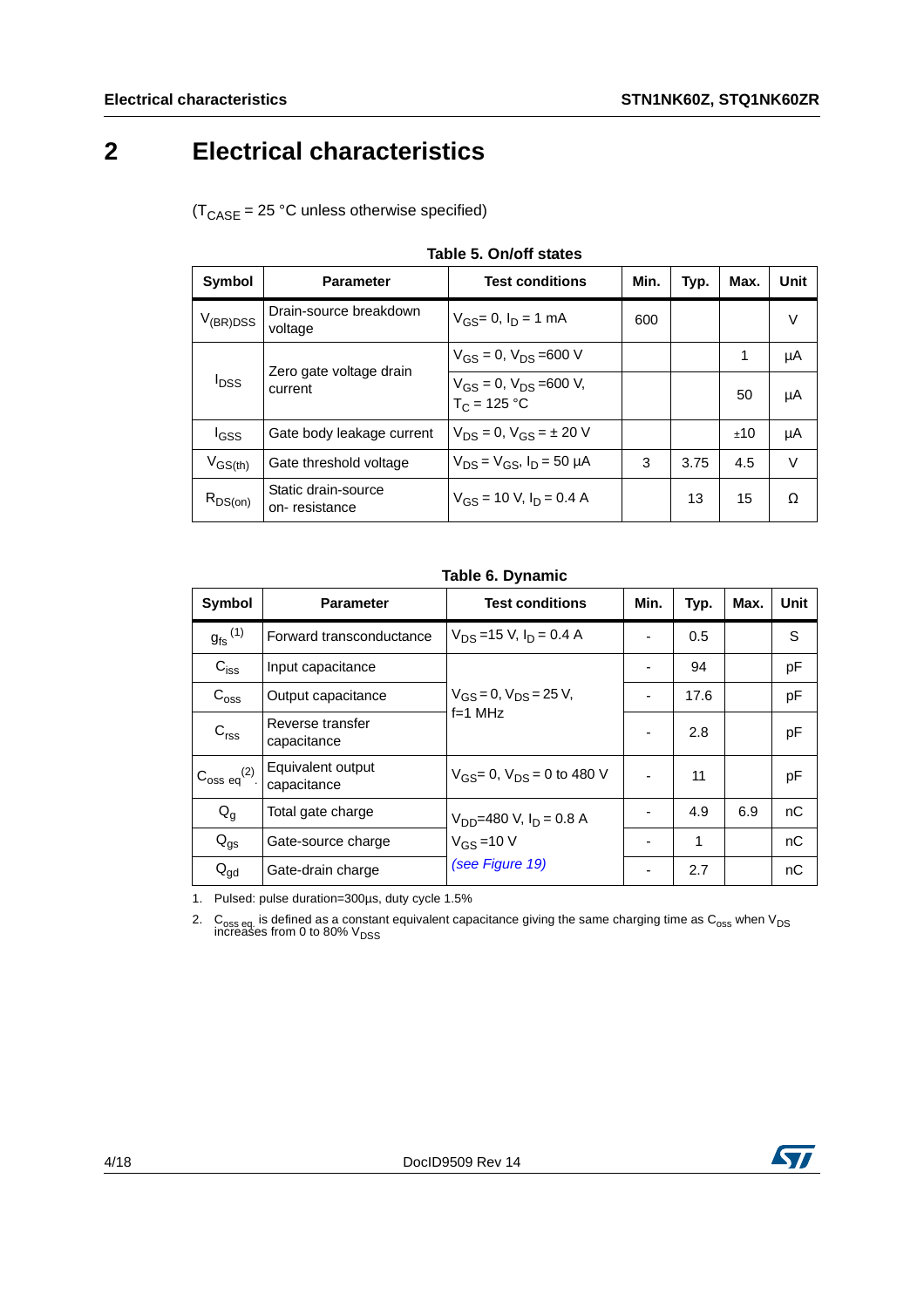| Symbol       | <b>Parameter</b>    | <b>Test conditions</b>                                                                      | Min.                     | Typ. | Max. | Unit |  |
|--------------|---------------------|---------------------------------------------------------------------------------------------|--------------------------|------|------|------|--|
| $t_{d(on)}$  | Turn-on delay time  | $V_{DD}$ = 300 V, $I_D$ = 0.4 A,<br>$R_G = 4.7 \Omega$ , $V_{GS} = 10 V$<br>(see Figure 18) |                          | 5.5  | -    | ns   |  |
| t,           | Rise time           |                                                                                             | $\overline{\phantom{0}}$ | 5    |      | ns   |  |
| $I_{d(Off)}$ | Turn-off delay time |                                                                                             |                          | 13   |      | ns   |  |
| tŗ           | Fall time           |                                                                                             |                          | 28   | -    | ns   |  |

**Table 7. Switching times**

**Table 8. Source drain diode**

| Symbol          | <b>Parameter</b>              | <b>Test conditions</b>          | Min. | Typ. | Max. | Unit   |
|-----------------|-------------------------------|---------------------------------|------|------|------|--------|
| l <sub>SD</sub> | Source-drain current          |                                 |      |      | 0.8  | A      |
| $I_{SDM}^{(1)}$ | Source-drain current (pulsed) |                                 |      |      | 2.4  | A      |
| $V_{SD}^{(2)}$  | Forward on voltage            | $V_{GS} = 0$ , $I_{SD} = 0.8$ A |      |      | 1.6  | $\vee$ |
| $t_{rr}$        | Reverse recovery time         | $I_{SD} = 0.8 A$ ,              |      | 135  |      | ns     |
| $Q_{rr}$        | Reverse recovery charge       | $di/dt = 100$ A/ $\mu$ s,       |      | 216  |      | nC     |
| <b>IRRM</b>     | Reverse recovery current      | $V_{DD} = 20 V$                 |      | 3.2  |      | A      |
| $t_{rr}$        | Reverse recovery time         | $I_{SD} = 0.8 A$ ,              |      | 140  |      | ns     |
| $Q_{rr}$        | Reverse recovery charge       | $di/dt = 100$ A/ $\mu$ s,       |      | 224  |      | nC     |
| <b>IRRM</b>     | Reverse recovery current      | $V_{DD} = 20V$ , Tj = 150 °C    |      | 3.2  |      | A      |

1. Pulse width limited by safe operating area.

2. Pulsed: pulse duration=300µs, duty cycle 1.5%

|  | Table 9. Gate-source Zener diode |  |  |
|--|----------------------------------|--|--|
|--|----------------------------------|--|--|

| <b>Symbol</b>         | <b>Parameter</b>                                              | <b>Test conditions</b> | Min | Typ. | Max. | Unit |
|-----------------------|---------------------------------------------------------------|------------------------|-----|------|------|------|
| V <sub>(BR)</sub> GSO | Gate-source breakdown voltage $ I_{GS} = \pm 1$ mA, $I_D = 0$ |                        | 30  | -    |      |      |

The built-in back-to-back Zener diodes have specifically been designed to enhance the device's ESD capability. In this respect the Zener voltage is appropriate to achieve an efficient and cost-effective intervention to protect the device's integrity. These integrated Zener diodes thus avoid the usage of external components.

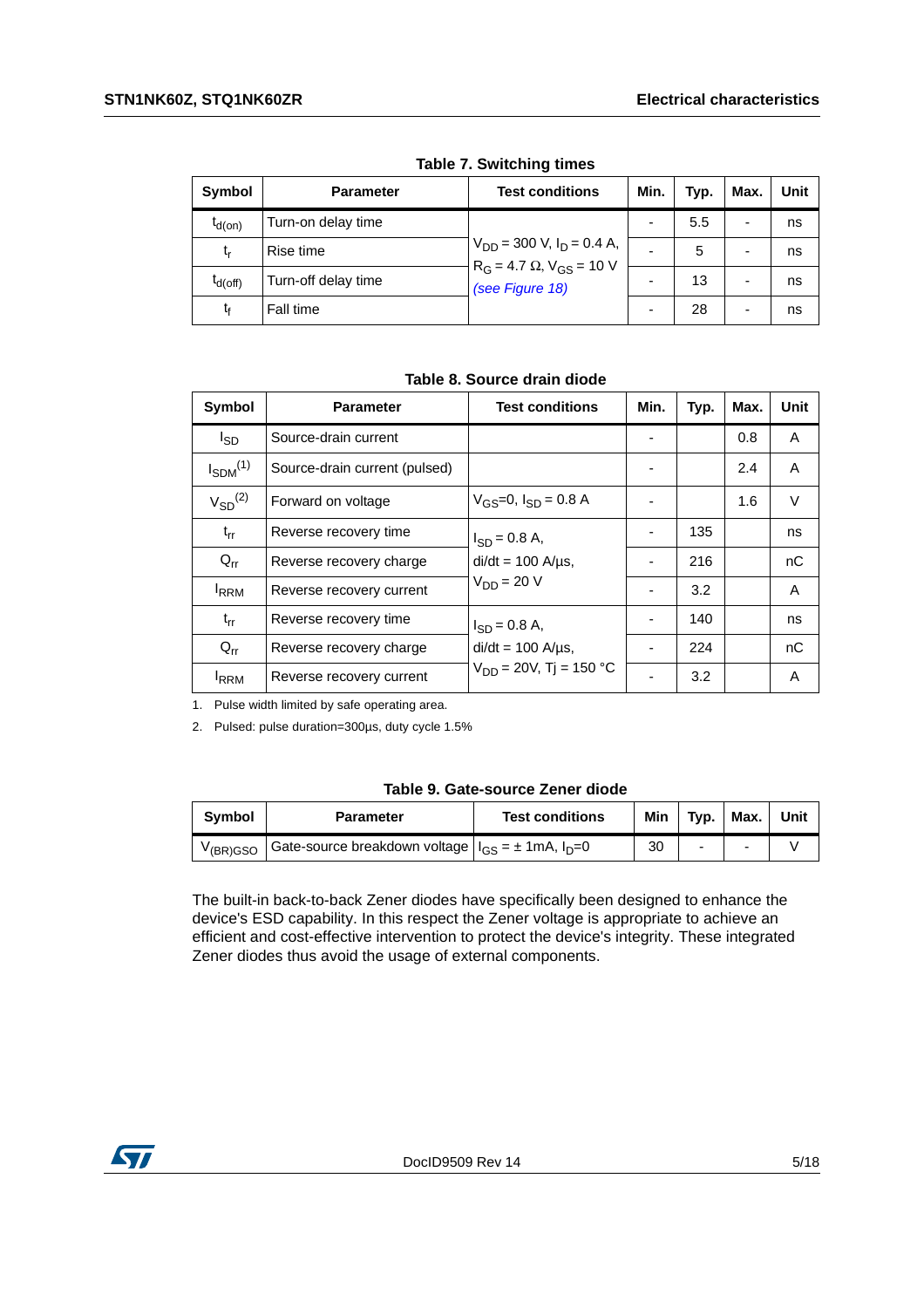## <span id="page-5-0"></span>**2.1 Electrical characteristics (curves)**

<span id="page-5-2"></span>





<span id="page-5-1"></span>

### Figure 6. Output characteristics



<span id="page-5-3"></span>







**Figure 7. Transfer characteristics** 



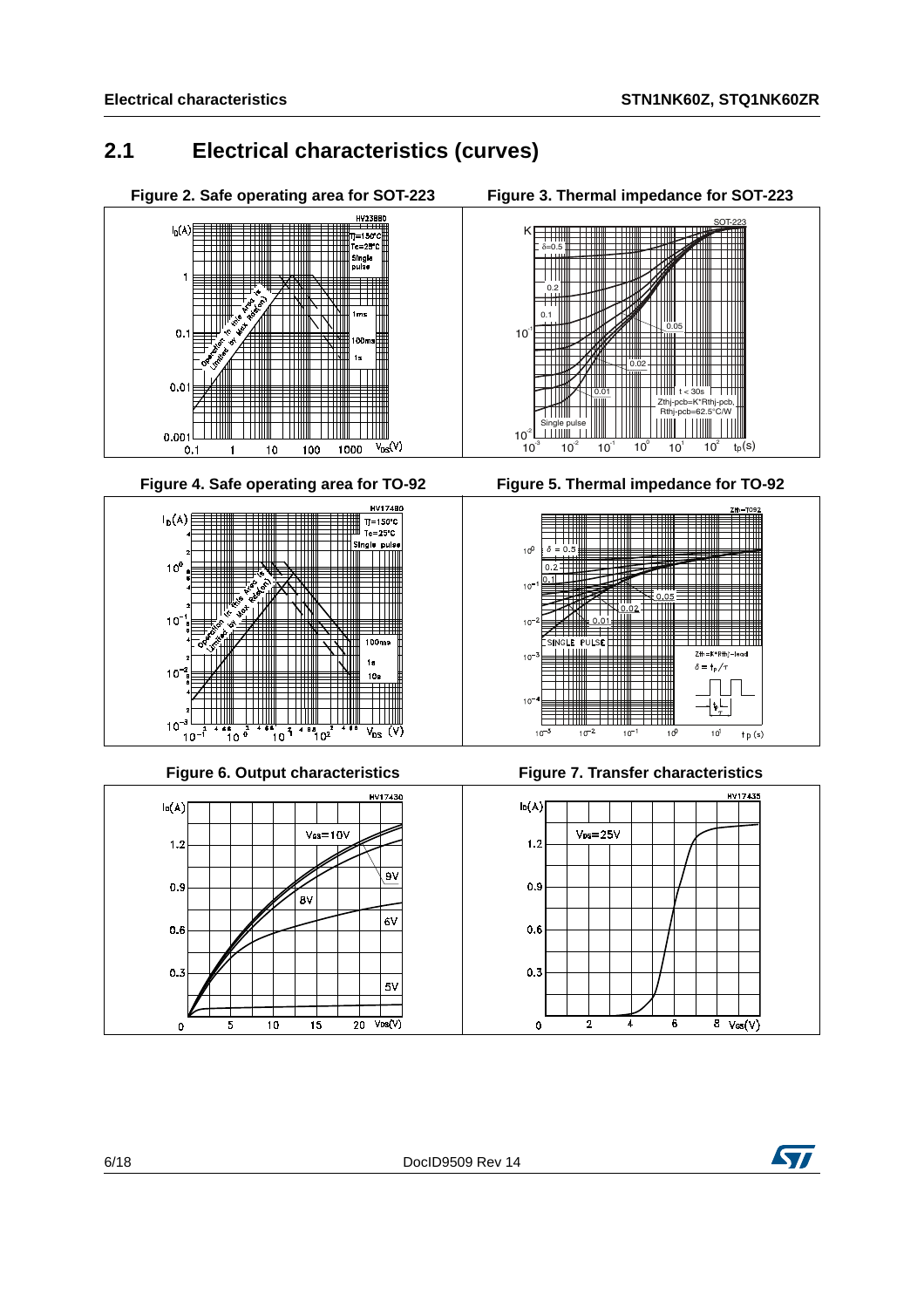

Figure 10. Gate charge vs gate-source voltage Figure 11. Capacitance variations



**Figure 12. Normalized gate threshold voltage vs temperature**



**Figure 8. Transconductance Figure 9. Static drain-source on-resistance**





**Figure 13. Normalized on-resistance vs temperature**



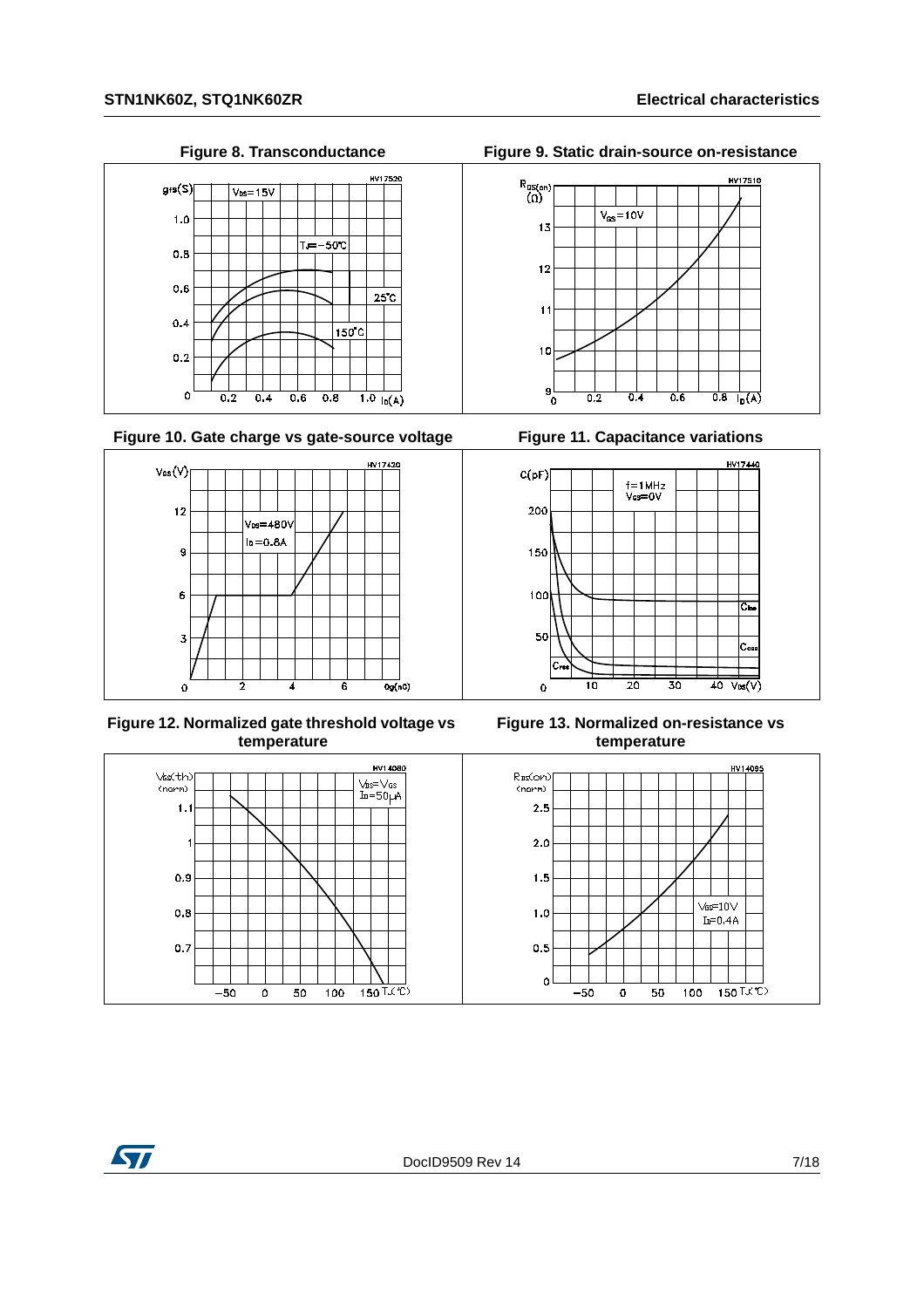

**Figure 16. Maximum avalanche energy vs temperature**







**Figure 17. Max Id current vs Tc**

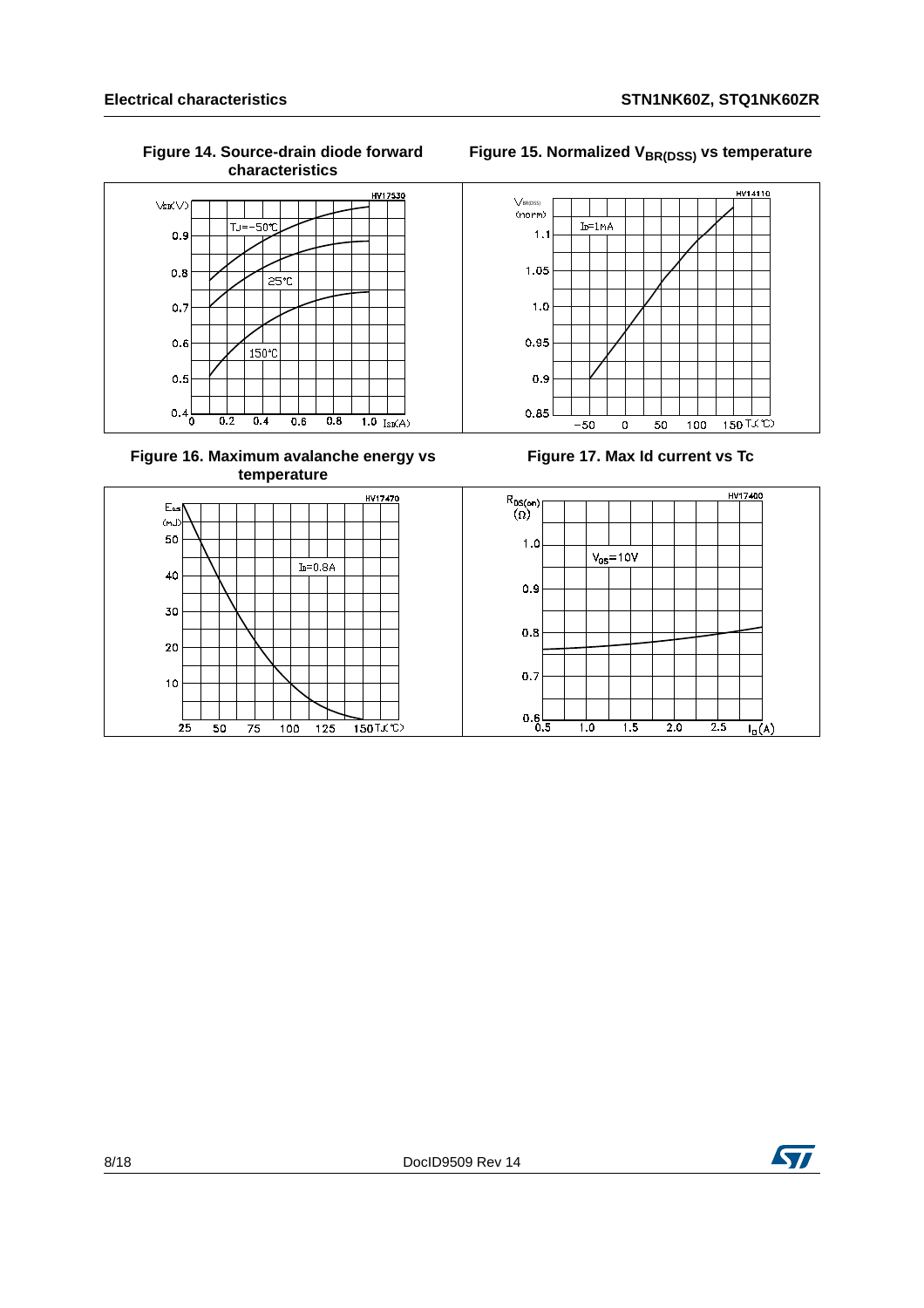## <span id="page-8-0"></span>**3 Test circuits**

<span id="page-8-2"></span>**Figure 18. Switching times test circuit for resistive load**



**Figure 20. Test circuit for inductive load switching and diode recovery times**



**Figure 22. Unclamped inductive waveform Figure 23. Switching time waveform**



### **Figure 19. Gate charge test circuit**

<span id="page-8-1"></span>









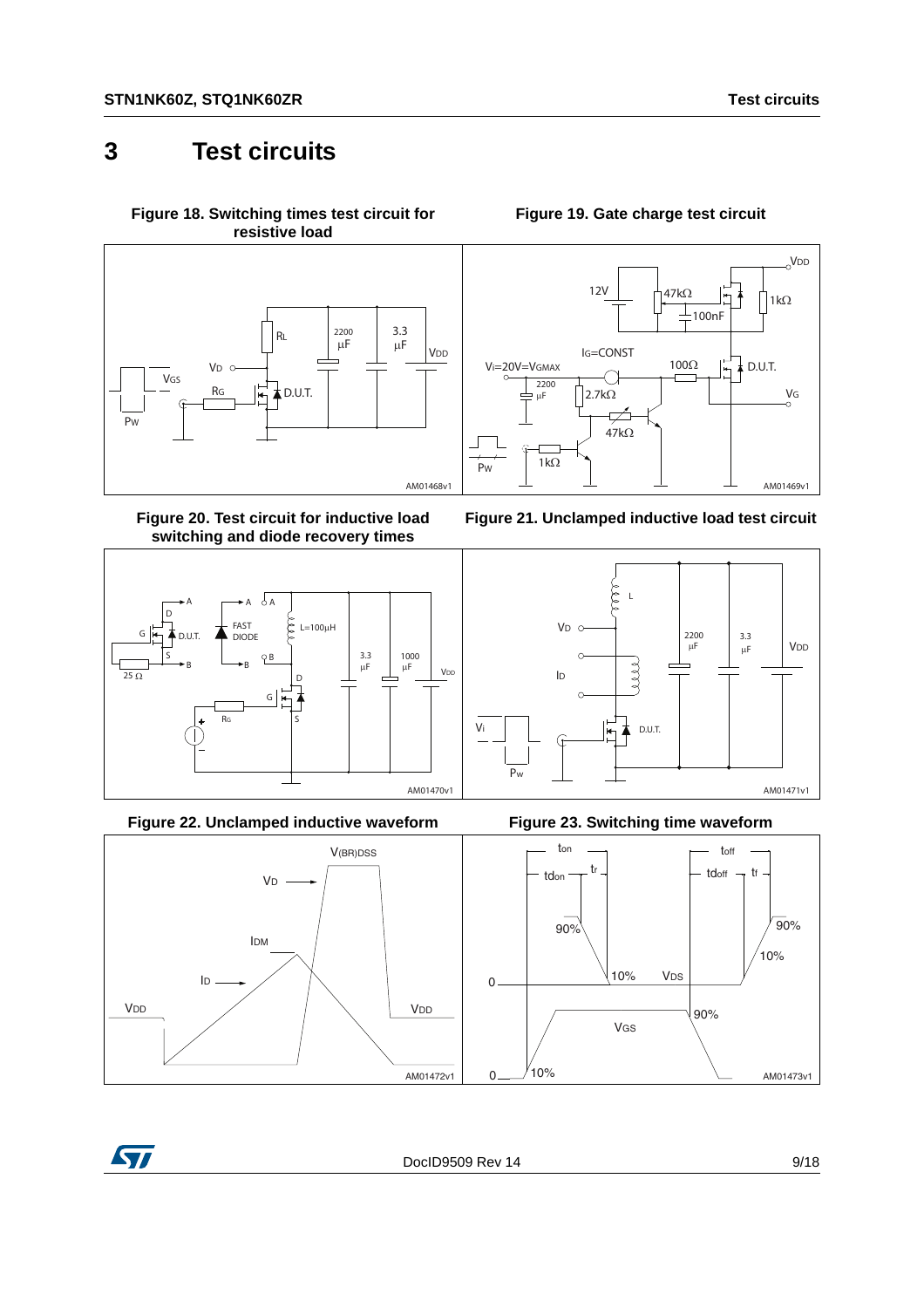# <span id="page-9-0"></span>**4 Package mechanical data**

In order to meet environmental requirements, ST offers these devices in different grades of ECOPACK $^{\circledR}$  packages, depending on their level of environmental compliance. ECOPACK $^{\circledR}$ specifications, grade definitions and product status are available at: *[www.st.com](http://www.st.com)*. ECOPACK® is an ST trademark.

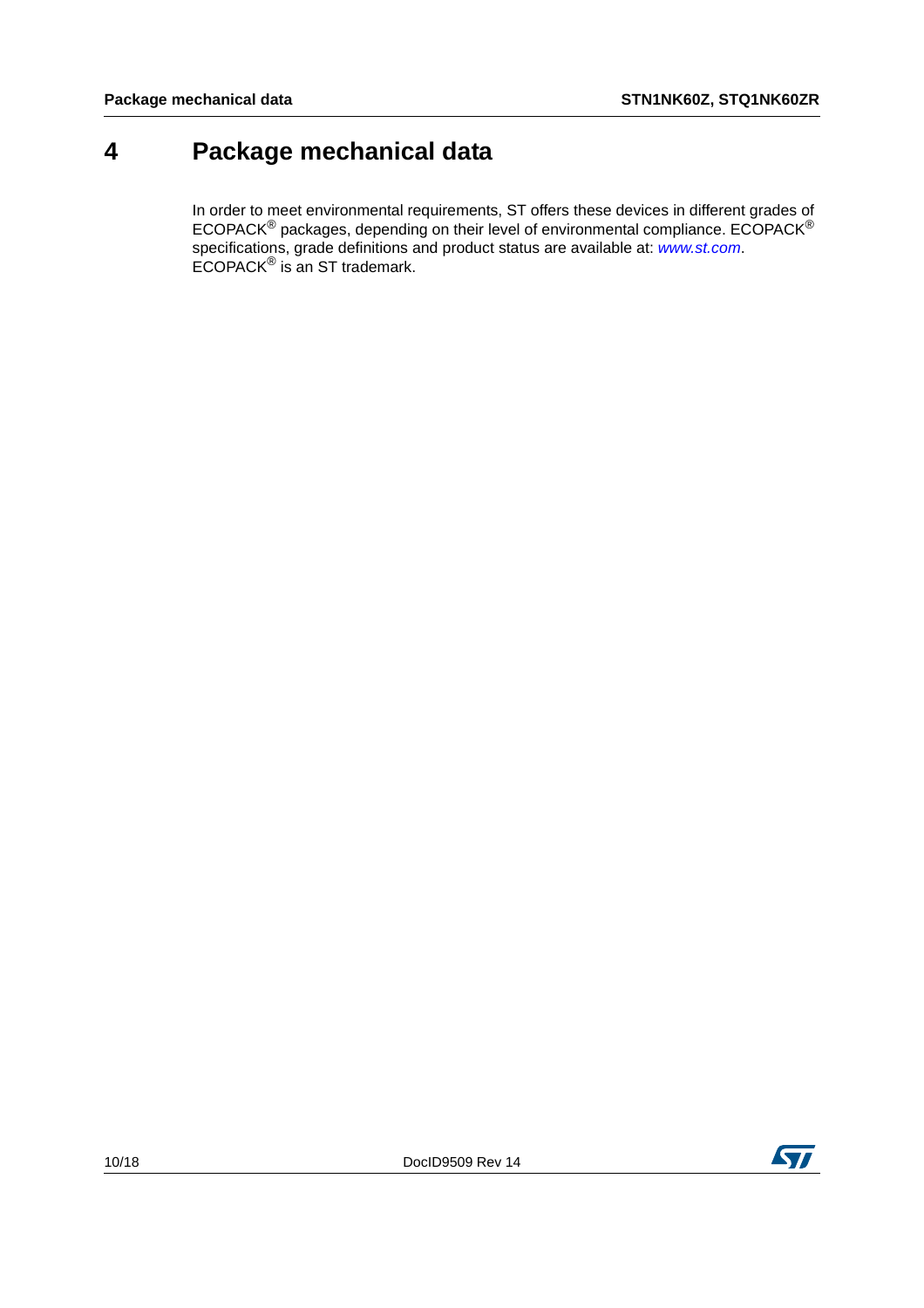

## **Figure 24. SOT-223 mechanical data drawing**

#### **Table 10. SOT-223 mechanical data**

| Dim.           | mm   |         |              |  |  |
|----------------|------|---------|--------------|--|--|
|                | Min. | Typ.    | Max.         |  |  |
| A              |      |         | 1.80         |  |  |
| A1             | 0.02 |         | 0.10         |  |  |
| B              | 0.60 | 0.70    | 0.85         |  |  |
| <b>B1</b>      | 2.9  | 3.0     | 3.15         |  |  |
| C              | 0.24 | 0.26    | 0.35         |  |  |
| D              | 6.30 | 6.50    | 6.70         |  |  |
| e              |      | 2.30    | 6.70         |  |  |
| e <sub>1</sub> |      | 4.60    |              |  |  |
| E              | 3.30 | 3.50    | 3.70         |  |  |
| H              | 6.70 | $7.0\,$ | 7.30         |  |  |
| V              |      |         | $10^{\circ}$ |  |  |

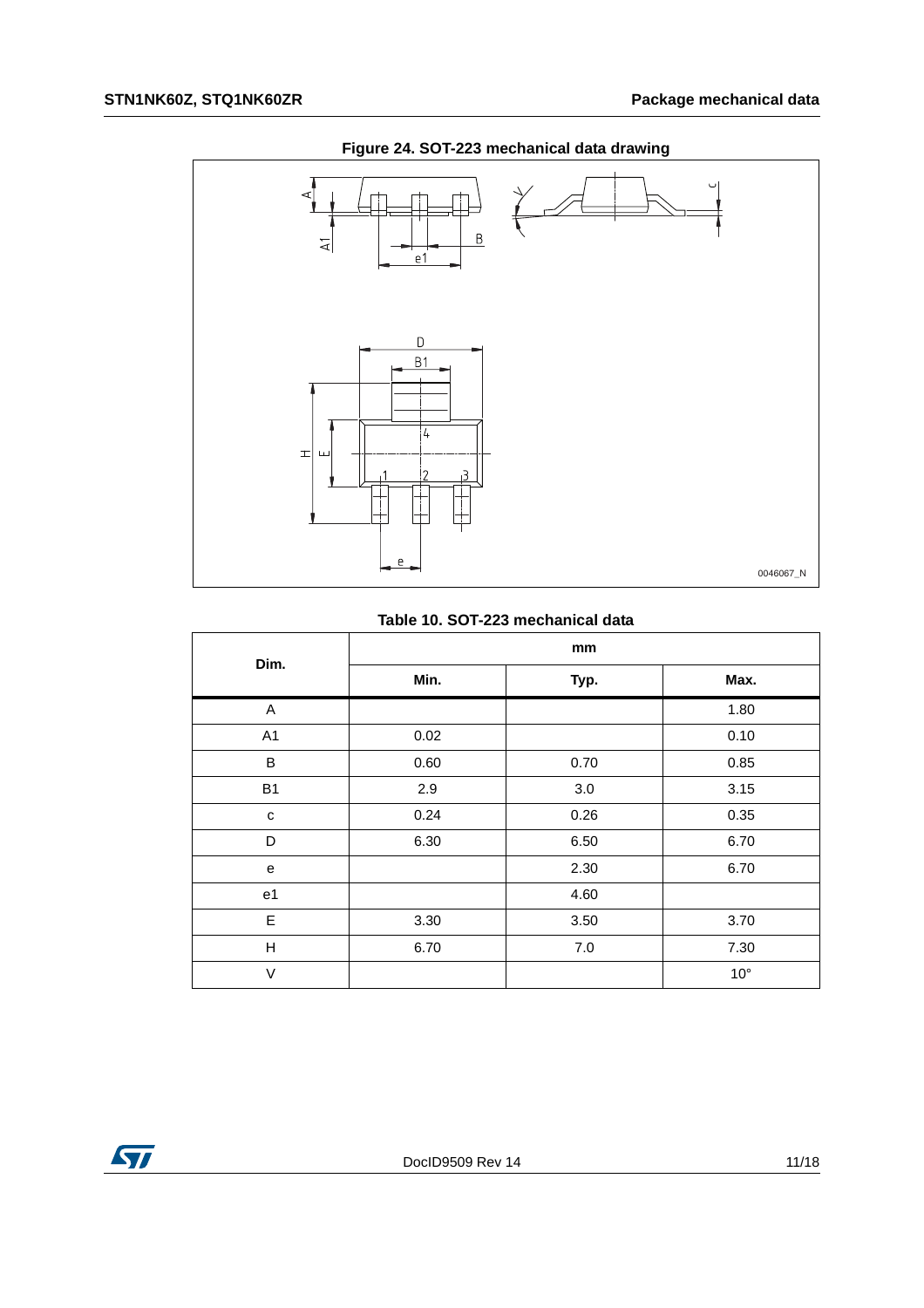

**Figure 25. SOT-223 footprint (dimensions in mm)**

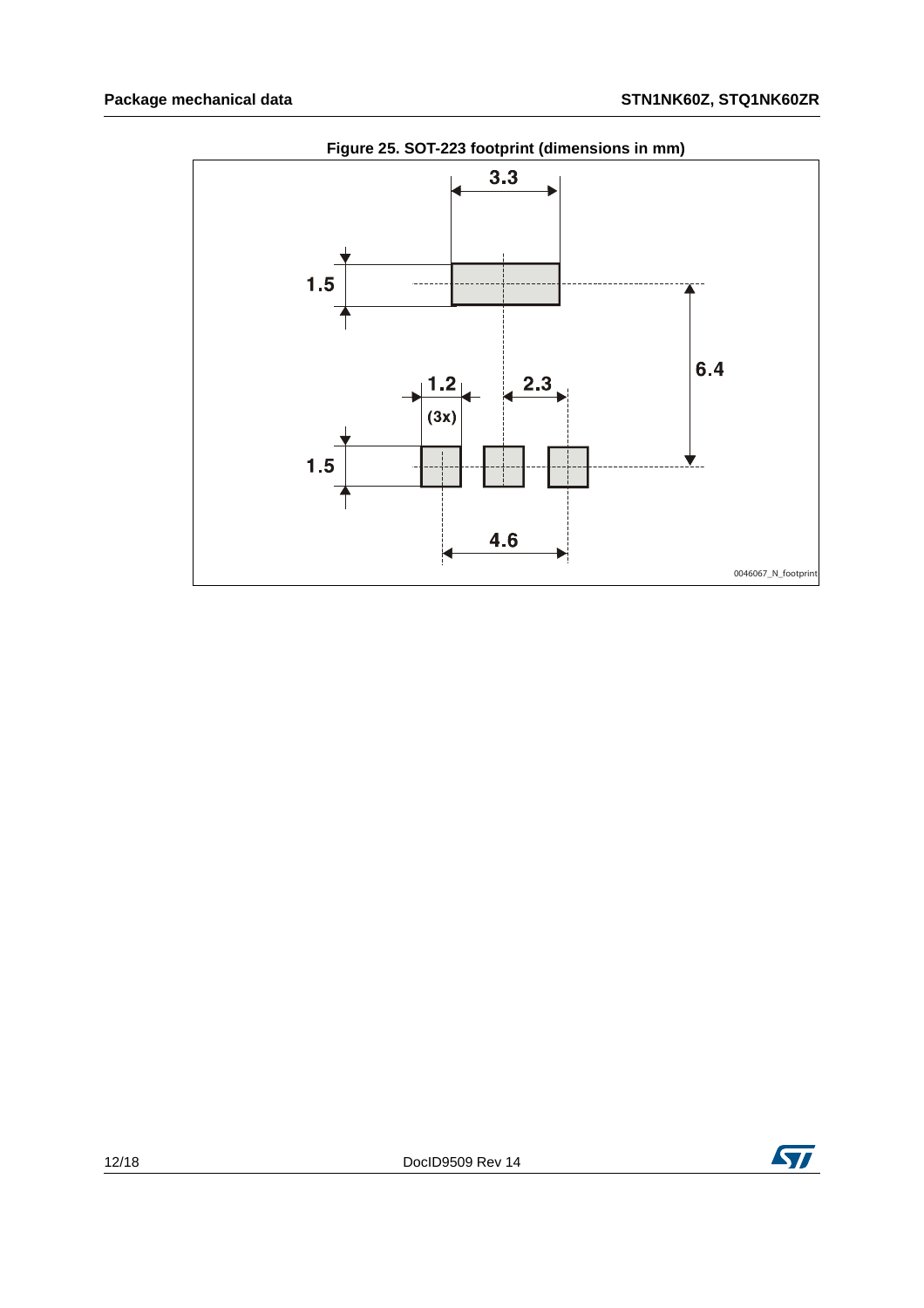## <span id="page-12-0"></span>**4.1 SOT-223, STN1NK60Z**

## <span id="page-12-1"></span>**4.2 TO-92 ammopack, STQ1NK60ZR-AP**



**Figure 26. TO-92 ammopack mechanical data drawing**

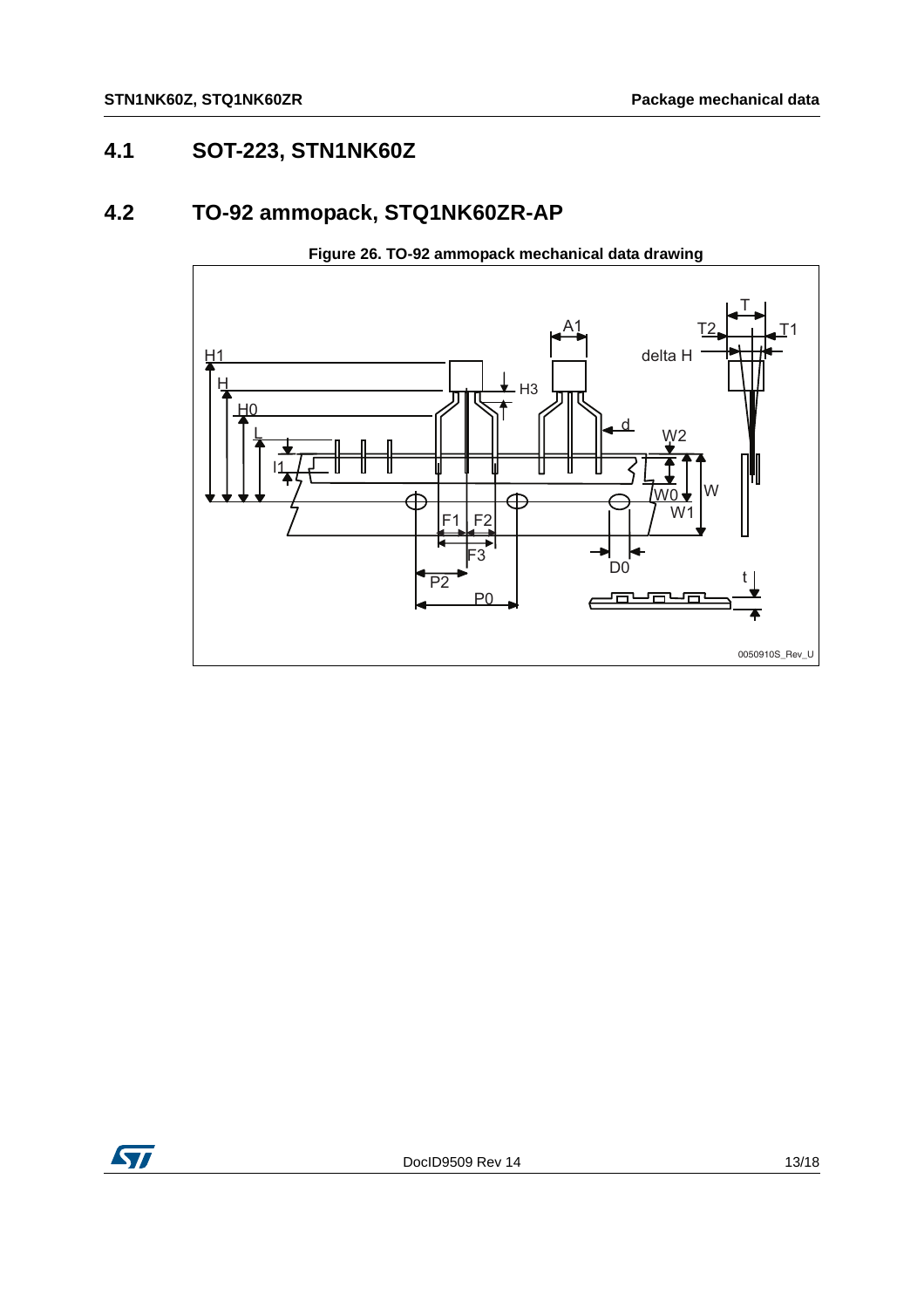| Dim.                        | .<br>- ת-<br>,<br>mm |              |                |  |  |
|-----------------------------|----------------------|--------------|----------------|--|--|
|                             |                      |              |                |  |  |
|                             | Min.                 | Typ.         | Max.           |  |  |
| A1                          |                      |              | 4.80           |  |  |
| $\top$                      |                      |              | 3.80           |  |  |
| T1                          |                      |              | 1.60           |  |  |
| T2                          |                      |              | 2.30           |  |  |
| $\operatorname{\mathsf{d}}$ | 0.45                 | 0.47         | 0.48           |  |  |
| P <sub>0</sub>              | 12.50                | 12.70        | 12.90          |  |  |
| P <sub>2</sub>              | 5.65                 | 6.35         | 7.05           |  |  |
| F1, F2                      | 2.40                 | 2.50         | 2.94           |  |  |
| F <sub>3</sub>              | 4.98                 | 5.08         | 5.48           |  |  |
| delta H                     | $-2.00$              |              | 2.00           |  |  |
| W                           | 17.50                | 18.00        | 19.00          |  |  |
| W <sub>0</sub>              | $5.5\,$              | 6.00         | 6.5            |  |  |
| W <sub>1</sub>              | 8.50                 | 9.00         | 9.25           |  |  |
| W <sub>2</sub>              |                      |              | 0.50           |  |  |
| $\boldsymbol{\mathsf{H}}$   |                      | 18.50        | 21             |  |  |
| H <sub>3</sub>              | 0.5                  | $\mathbf{1}$ | $\overline{2}$ |  |  |
| H <sub>0</sub>              | 15.50                | 16.00        | 18.8           |  |  |
| H1                          |                      | 25.0         | 27.0           |  |  |
| D <sub>0</sub>              | 3.80                 | 4.00         | 4.20           |  |  |
| $\mathsf t$                 |                      |              | 0.90           |  |  |
| L                           |                      |              | 11.00          |  |  |
| $\vert$ 1                   | 3.00                 |              |                |  |  |
| delta P                     | $-1.00$              |              | 1.00           |  |  |

**Table 11. TO-92 ammopack mechanical data**

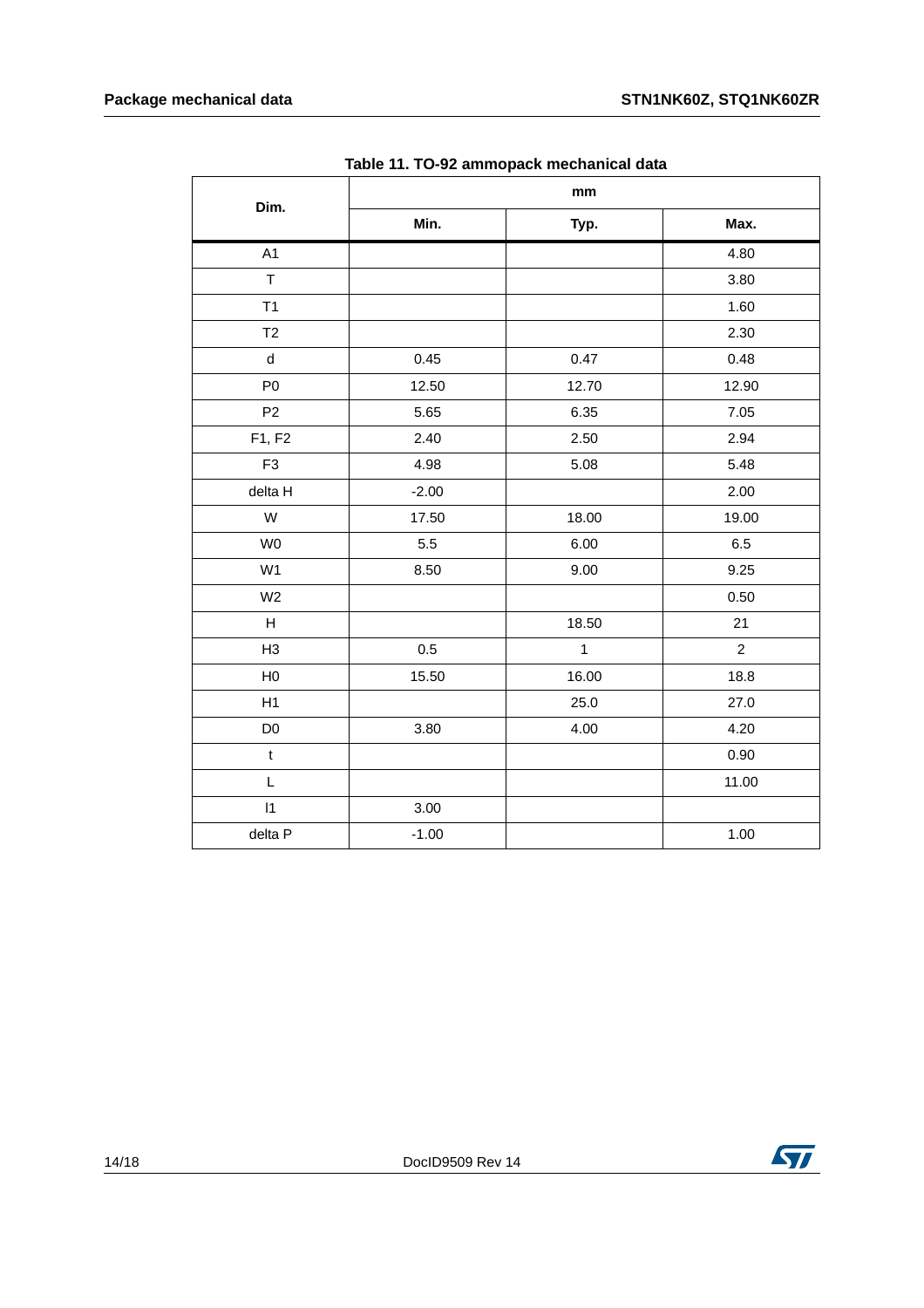## <span id="page-14-0"></span>**5 Packaging mechanical data**



**Figure 27. Tape for SOT-223 (dimensions are in mm)**



#### **Figure 28. Reel for TO-223 (dimensions are in mm)**

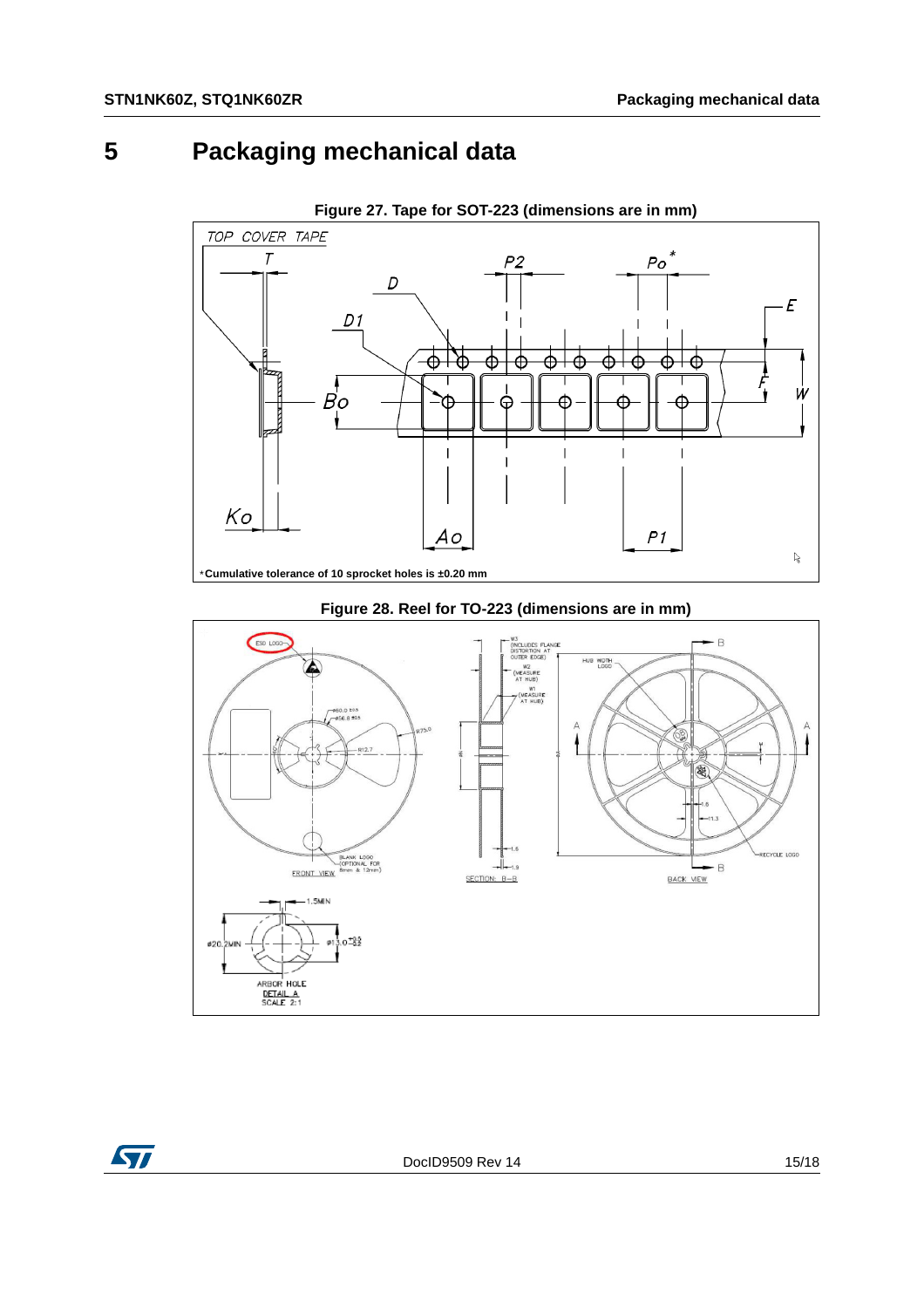| <b>Tape</b>    |      |                         | Reel |                |                   |      |
|----------------|------|-------------------------|------|----------------|-------------------|------|
| Dim.<br>Min.   | mm   |                         | Dim. | mm             |                   |      |
|                |      | Typ.                    | Max. |                | Min.              | Max. |
| A <sub>0</sub> | 6.75 | 6.85                    | 6.95 | A              |                   | 180  |
| B <sub>0</sub> | 7.30 | 7.40                    | 7.50 | N              | 60                |      |
| K <sub>0</sub> | 1.80 | 1.90                    | 2.00 | W <sub>1</sub> |                   | 12.4 |
| $\mathsf F$    | 5.40 | 5.50                    | 5.60 | W <sub>2</sub> |                   | 18.4 |
| E              | 1.65 | 1.75                    | 1.85 | W <sub>3</sub> | 11.9              | 15.4 |
| W              | 11.7 | 12                      | 12.3 |                |                   |      |
| P <sub>2</sub> | 1.90 | $\overline{2}$          | 2.10 |                | Base quantity pcs | 1000 |
| P <sub>0</sub> | 3.90 | $\overline{\mathbf{4}}$ | 4.10 |                | Bulk quantity pcs | 1000 |
| P <sub>1</sub> | 7.90 | 8                       | 8.10 |                |                   |      |
| T              | 0.25 | 0.30                    | 0.35 |                |                   |      |
| Dφ             | 1.50 | 1.55                    | 1.60 |                |                   |      |
| $D1\phi$       | 1.50 | 1.60                    | 1.70 |                |                   |      |

**Table 12. SOT-223 tape and reel mechanical data**

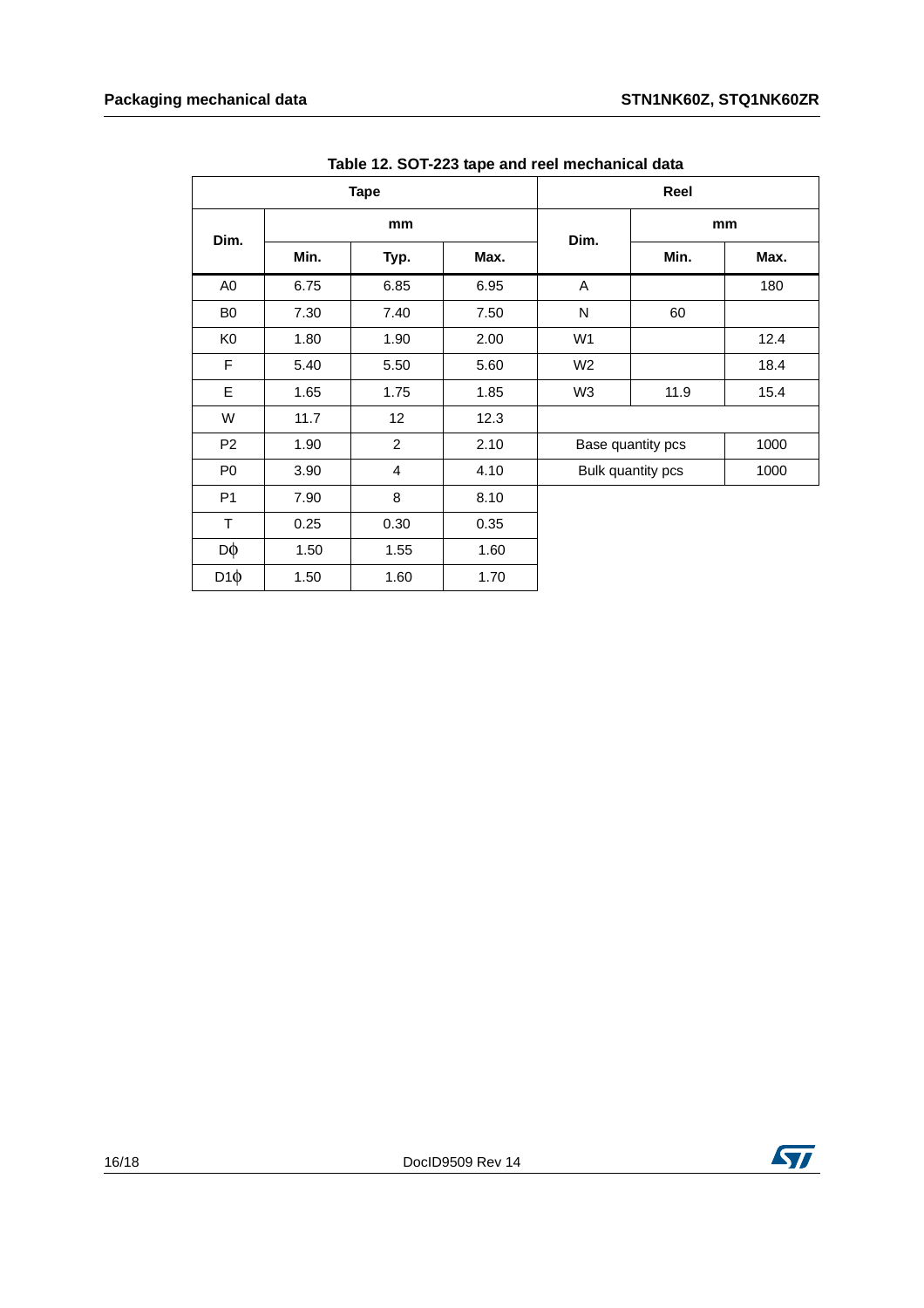# <span id="page-16-0"></span>**6 Revision history**

| ן ישוארו וושופוזיטו וטבר שומאו<br><b>Revision</b><br><b>Date</b> |                |                                                                                                                                                               |  |  |
|------------------------------------------------------------------|----------------|---------------------------------------------------------------------------------------------------------------------------------------------------------------|--|--|
|                                                                  |                | <b>Changes</b>                                                                                                                                                |  |  |
| 19-Mar-2003                                                      | 3              | First electronic version                                                                                                                                      |  |  |
| 15-May-2003                                                      | 4              | <b>Removed DPAK</b>                                                                                                                                           |  |  |
| 09-Jun-2003                                                      | 5              | Final datasheet                                                                                                                                               |  |  |
| 17-Nov-2004                                                      | 6              | Inserted SOT-223                                                                                                                                              |  |  |
| 15-Feb-2005                                                      | $\overline{7}$ | Modified Figure 4.                                                                                                                                            |  |  |
| 07-Sep-2005                                                      | 8              | Inserted ecopack indication                                                                                                                                   |  |  |
| 22-Feb-2006                                                      | 9              | The document has been reformatted                                                                                                                             |  |  |
| 01-Jun-2007                                                      | 10             | Order code table on first page has been updated                                                                                                               |  |  |
| 19-Jul-2007                                                      | 11             | Table 1: Device summary has been updated                                                                                                                      |  |  |
| 05-Jan-2011                                                      | 12             | Corrected Figure 2: Safe operating area for SOT-223 and Figure 3:<br>Thermal impedance for SOT-223                                                            |  |  |
| 05-Jun-2014                                                      | 13             | - Updated title.<br>- Updated derating factor in Table 2: Absolute maximum ratings.<br>- Updated Section 4: Package mechanical data.<br>- Minor text changes. |  |  |
| 04-Jul-2014                                                      | 14             | - Updated Section 3: Test circuits.                                                                                                                           |  |  |

### **Table 13. Revision history**